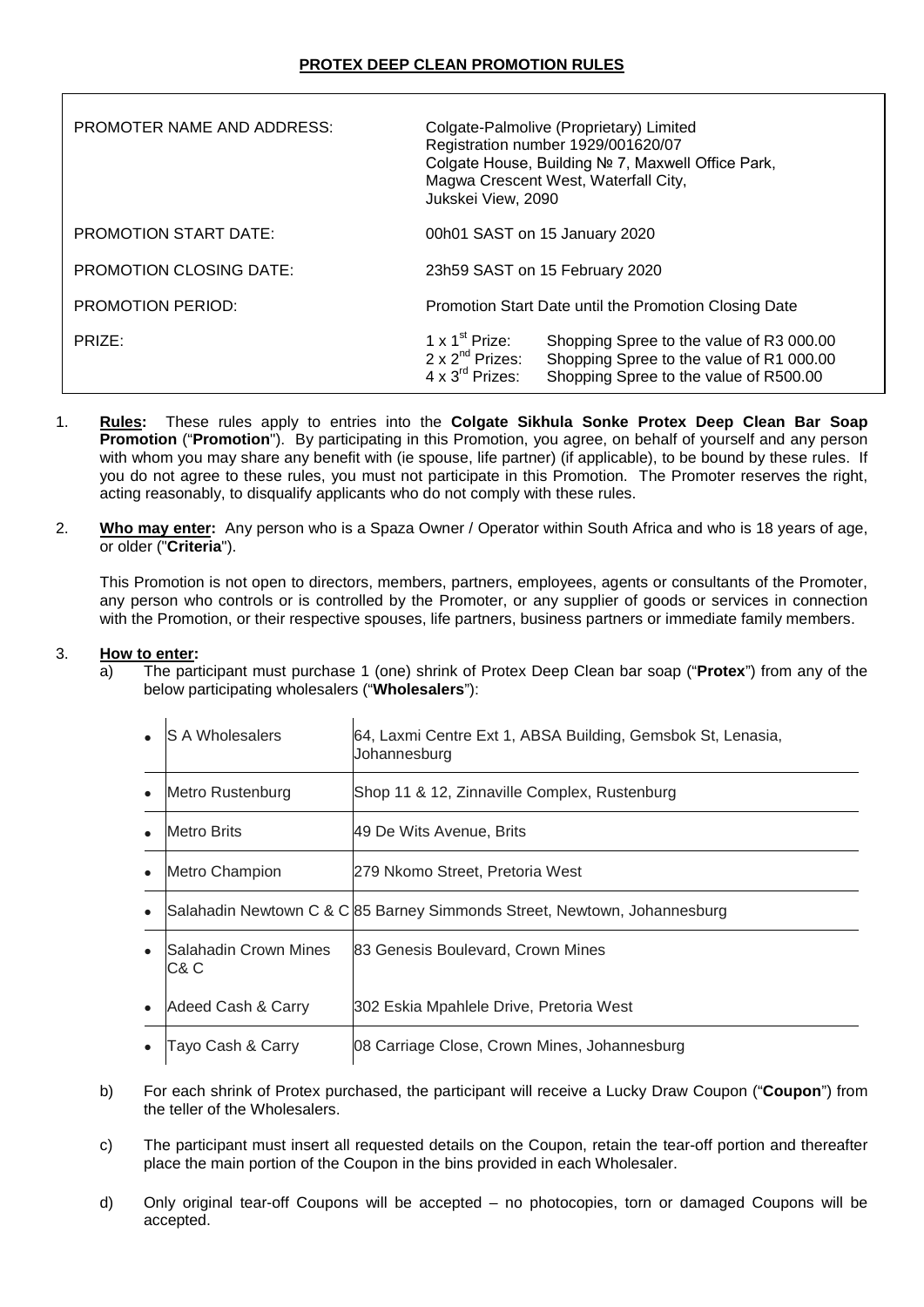## **PROTEX DEEP CLEAN PROMOTION RULES**

e) The participants may participate in the Promotion as many times as they wish.

As far as the law allows, all entries are treated as being entered into the Promotion at the time of receipt by the Promoter. It is your responsibility to ensure that your entry is received by us on or before the closing date indicated above. Any entries which are not received timeously will not be eligible to participate, regardless of the reason for the late entry. The Promoter and its affiliates are not responsible for any entries which are not received by them, regardless of the cause for non-receipt. The Promoter and its affiliates are not responsible for any problems or technical malfunction of any telephone network, computer system, server, or provider which may have hindered participation in this Promotion.

4. **Draw:** All participants will be automatically entered into a draw and will be randomly selected by a finance representative of Elite Star Trading and the Promoter's legal and/or finance representatives. The draw will take place within 2 (two) weeks of the Promotion Closing Date. 7 (seven) participants will be selected during the draw ("**Provisional Winners**").

The Provisional Winners will be contacted either telephonically or by email, as per the contact details provided by the participants as set out on the Coupon/s, within 1 (one) week of the date of the draw. The Promoter will attempt to make contact with the Provisional Winners, but if any one of the Provisional Winners do not respond to the email and/or telephonic notification within 1 (one) week of the Provisional Winners selection, such Provisional Winner will forfeit his/her prize and the Promoters reserve the right to select a new Provisional Winner.

The Provisional Winners will be required to provide the Promoter with any such information as may be required by the Promoter, including without limitation, certified copies of your South African identity document, till slips as proof of purchase and original Coupon/s tear-off slip/s, in order to verify and assess that the Provisional Winner satisfies the Criteria. Provisional Winners will have 24 hours from the time that they have been notified to submit to the Promoter the required documentation. The Promoter reserves the right, at their sole discretion, to disqualify the Provisional Winners if, based on the information submitted, the Provisional Winners do not satisfy the Criteria or the information submitted is fraudulent or inconsistent with the information previously submitted.

- 5. **Winner Selection:** The Promoter will assess the documents submitted in order to verify the accuracy of the information provided and confirm that the Provisional Winners satisfy the Criteria. Upon satisfaction that the Provisional Winners have provided accurate information and the Provisional Winners satisfy the Criteria, the Provisional Winners will be awarded the Prize ("**Confirmed Winners**").
- 6. **Winner Notification**: The Confirmed Winners will be contacted telephonically by the Promoter within 1 (one) week of selection.
- 7. **Prize:** The Prize described above will be provided by the Promoter to the winners.

The Prize does not include any other costs or expenses relating to the Prize or the enjoyment of the Prize not expressly specified in these rules. There is no cash or other alternative to the Prize in whole or in part. The Prize is not transferable.

*The paragraph above has important legal consequences for you. In this paragraph:*

- *various costs, losses, damages, expenses and taxes that are not included in the benefit are set out;*
- *the responsibilities and liability of the Promoter are excluded or limited; and*
- *the entrant takes on various responsibilities and liability.*

*By participating in the Promotion, you agree to these limits and exclusions from the benefits. You also agree that if you are a recipient of a benefit from the Promotion, then you will have the responsibilities and liability listed in this paragraph.*

You may not win the Prize if it is unlawful in any way for the Promoter to supply the Prize to you. If you do win such Prize, and it is unlawful for the Promoter to award it to you (for whatever reason), the Prize will be forfeited.

- 8. **Payment of Prize**: The Promoter shall effect delivery of the Prizes by contacting the Confirmed Winners and arranging a date and time at the respective stores at which the Confirmed Winners participated in the Promotion in order for the Confirmed Winners to receive the Prizes.
- 9. **Publicity:** The Confirmed Winners may be requested to participate in all required publicity, including any presentation ceremony and any other promotional purpose required by the Promoter. Each Confirmed Winner has the right to decline this by notifying the Promoter.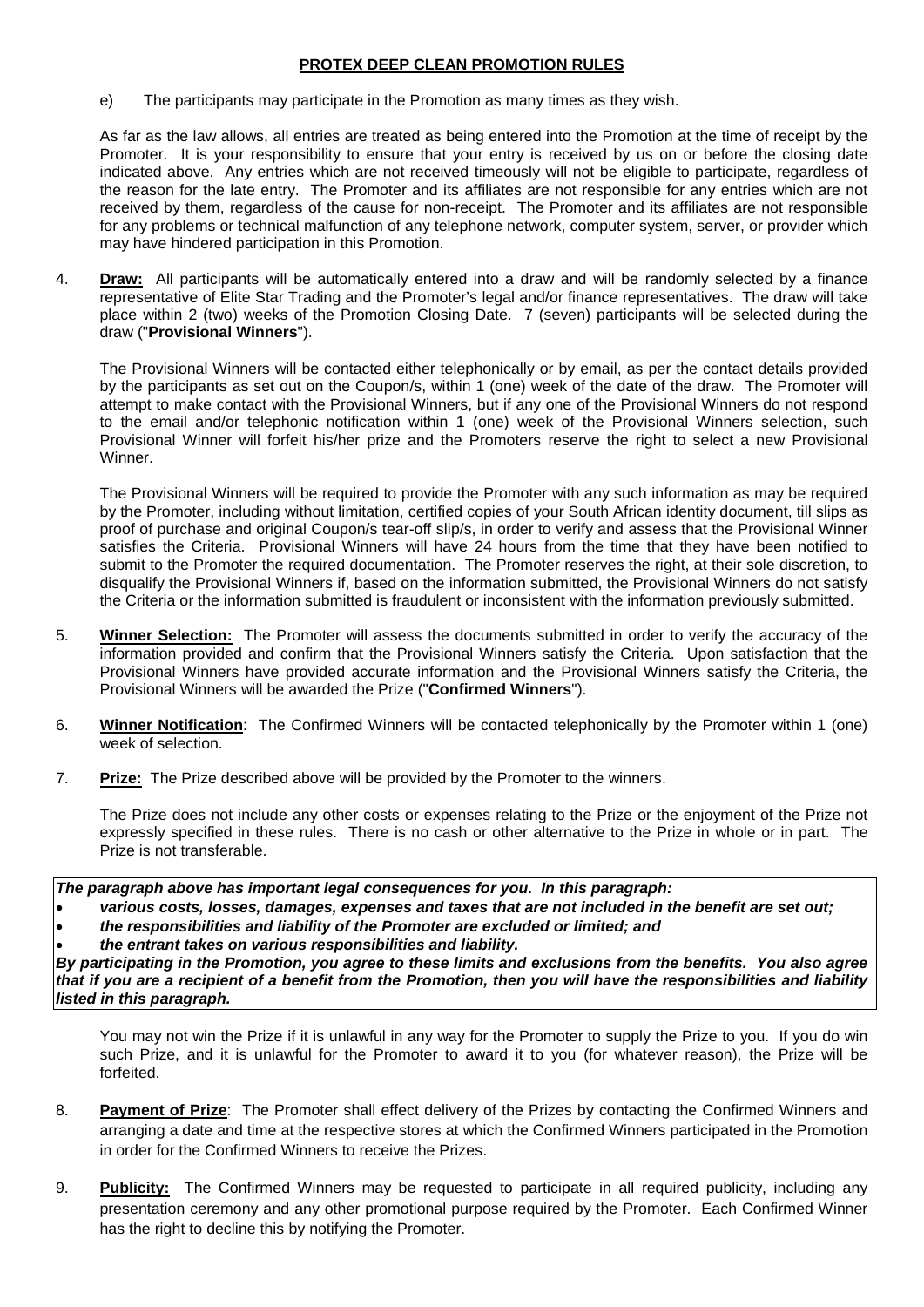## **PROTEX DEEP CLEAN PROMOTION RULES**

- 10. **Personal information**: By participating in the Promotion, you consent to the collection, use, storage, disclosure and processing of your personal information by the Promoter for a reasonable period for the purposes of administering the Promotion, providing the benefits and other activities as contemplated in these rules. The type of personal information that the Promoter may collect includes information necessary for its legitimate business interests and the categories of personal information identified in relevant data protection laws in South Africa. This may include your name, identity number, e-mail, physical and postal addresses, contact information, and other information you provide when entering and participating in the Promotion. The Promoter may use your personal information:
	- (i) to update the Promoters' existing records;
	- (ii) for the purpose of administering customer relations; and
	- (iii) to make information available on future promotions which the Promoter may conduct.

Your personal information will also be collected, used, stored, disclosed and processed in accordance with the Promoter's Privacy Policies, which are accessible at [www.colgate.co.za.](http://www.colgate.co.za/)

- 11. **Promoter's Decision**: The decision of the Promoter in all matters is final and binding on you and no correspondence will be entered into.
- 12. **Cancellation and amendment**: The Promoter reserves the right, acting reasonably, to cancel or amend the Promotion due to events or circumstances arising beyond its control which prevents the Promoter from conducting the Promotion as intended. You are entitled to withdraw from the Promotion if you do not agree with any amendments made by the Promoter. As far as the law allows, if the Promoter cancels the Promotion or amends these rules, you will have no claim against the Promoter.

*The paragraph above is important. It:*

- *limits or excludes the Promoter's legal responsibilities and liability if there is any cancellation or change of the Promotion or these rules; and*
- *limits or excludes any rights or remedies entrants may have against the Promoter.*

*The Promoter will not be responsible to any entrant if they suffer loss or damages because of any change or because of the cancellation of the Promotion.*

- 13. **Participant's warranties**: You represent and warrant that the information provided is true and accurate.
- <span id="page-2-0"></span>14. **No warranties and exclusion of liability:** As far as the law allows, and subject to [17:](#page-3-0)
	- (i) all warranties and representations in relation to the benefits not set out in these rules (whether express, implied or tacit) are hereby excluded;
	- (ii) the Promoter, its associated companies, and their respective directors, officers, employees and agents will not be liable for any loss or damage, whether direct, indirect, consequential or otherwise, arising from any cause which may be suffered as a result of participating in the Promotion, the provision or use of the benefit, or any act or omission of any other person.

This [14](#page-2-0) does not purport to limit or exempt the Promoter for any loss directly or indirectly attributable to their gross negligence or that of any person acting for or controlled by it.

*The paragraph above has important consequences for you. In this paragraph:*

- *the legal responsibilities and liability of the Promoter and other persons are excluded or limited;*
- *the rights you have against the Promoter are limited or excluded; and*
- *you take on the responsibility and liability for certain losses or damages or events that might happen.*

*You participate in this Competition and accept and enjoy the benefits knowing and accepting that these things can go wrong and that there are risks.*

- 15. **Law and jurisdiction:** These rules shall be governed by the laws of South Africa. The participant consents to the non-exclusive jurisdiction of the High Court (Gauteng Local Division, Johannesburg) in respect of all matters arising out of or in connection with the Promotion or these rules.
- 16. **Severability:** If any provision of these rules is found to be invalid or unenforceable by any court of competent jurisdiction, then that provision shall be severed from these rules and shall not affect the validity or enforceability of any remaining provisions.